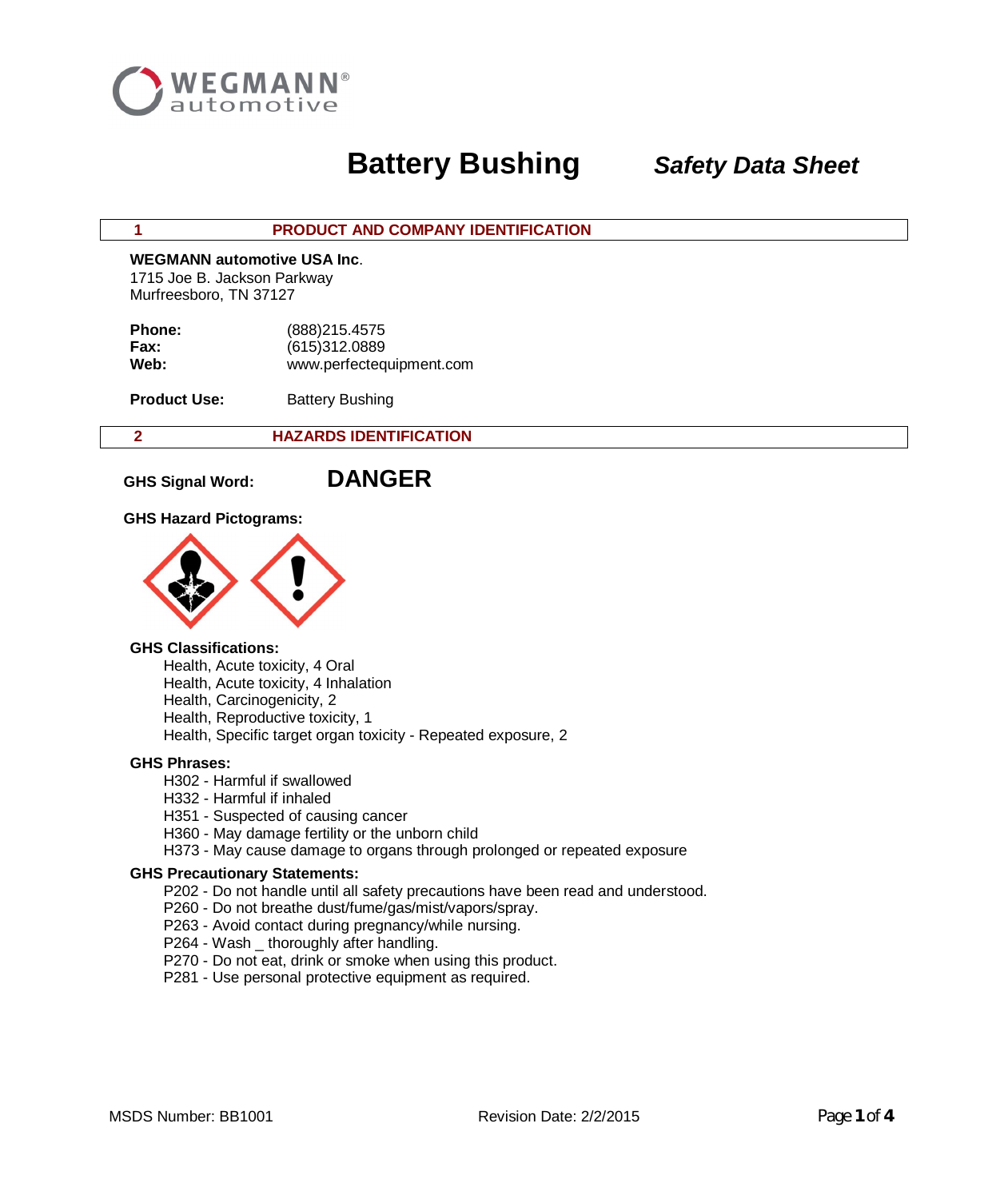

| 3 |                                                                          | <b>COMPOSITION/INFORMATION ON INGREDIENTS</b>                                                                                                                                                                             |                               |                               |  |
|---|--------------------------------------------------------------------------|---------------------------------------------------------------------------------------------------------------------------------------------------------------------------------------------------------------------------|-------------------------------|-------------------------------|--|
|   | $\textsf{Cas}\;\text{\#}$                                                | Percentage                                                                                                                                                                                                                | <b>Chemical Name</b>          | <b>Exposure Limits</b>        |  |
|   | 7439-92-1<br>7440-36-0                                                   | $94.3 - 95.1\%$<br>4.75 - 5.25%                                                                                                                                                                                           | Lead<br>Antimony              | .050 mg/m <sup>3</sup><br>NA. |  |
|   | 7440-38-2                                                                | $.22 - .275%$                                                                                                                                                                                                             | Arsenic                       | .010 mg/m <sup>3</sup>        |  |
|   | 4                                                                        | <b>FIRST AID MEASURES</b>                                                                                                                                                                                                 |                               |                               |  |
|   | Inhalation:<br><b>Skin Contact:</b><br><b>Eye Contact:</b><br>Ingestion: | Remove to fresh air if dust or fume is present and consult a doctor if necessary.<br>Wash with soap and water.<br>Flush with large amounts of water.<br>Bring to the attention of a physician if bulk amount is ingested. |                               |                               |  |
|   | 5                                                                        |                                                                                                                                                                                                                           | <b>FIRE FIGHTING MEASURES</b> |                               |  |
|   | <b>Flammability:</b>                                                     | NA.                                                                                                                                                                                                                       |                               |                               |  |
|   | <b>Flash Point:</b>                                                      | NA.                                                                                                                                                                                                                       |                               |                               |  |
|   | LEL:                                                                     | ΝA                                                                                                                                                                                                                        |                               |                               |  |

In the event of a fire, wear full protective clothing and NIOSH-approved self-contained breathing apparatus with full face piece operated in the pressure demand or other positive pressure mode. *THIS IS IMPORTANT AS LEAD FUME OR DUST MAY BE AIRBORNE.*

*Extinguishing Media: Dry Chemical or carbon dioxide should be used on surrounding fire. DO NOT use water on fires where molten metal are present as they produce fume, vapor or dust that may be toxic or respiratory irritants.*

|  | <b>ACCIDENTAL RELEASE MEASURES</b> |  |
|--|------------------------------------|--|
|--|------------------------------------|--|

 **7 HANDLING AND STORAGE**

Pick up for re-use or recycled. Use HEPA vacuum. Minimize dust during sweeping. DO NOT USE COMPRESSED AIR FOR CLEAN UP.

# **Storage Requirements:**

 **UEL:** NA

**Handling Precautions:** Handle in accordance with good hygiene and safety procedures.<br>**Storage Requirements:** None Established

## **8 EXPOSURE CONTROLS/PERSONAL PROTECTION**

**Engineering Controls:** If dust is present, local exhaust ventilation is suggested. **Personal Protective Equip:** Gloves; Usage of safety glasses is recommended. **Respiratory Protection:** In the event of dust, wear NIOSH approved respirator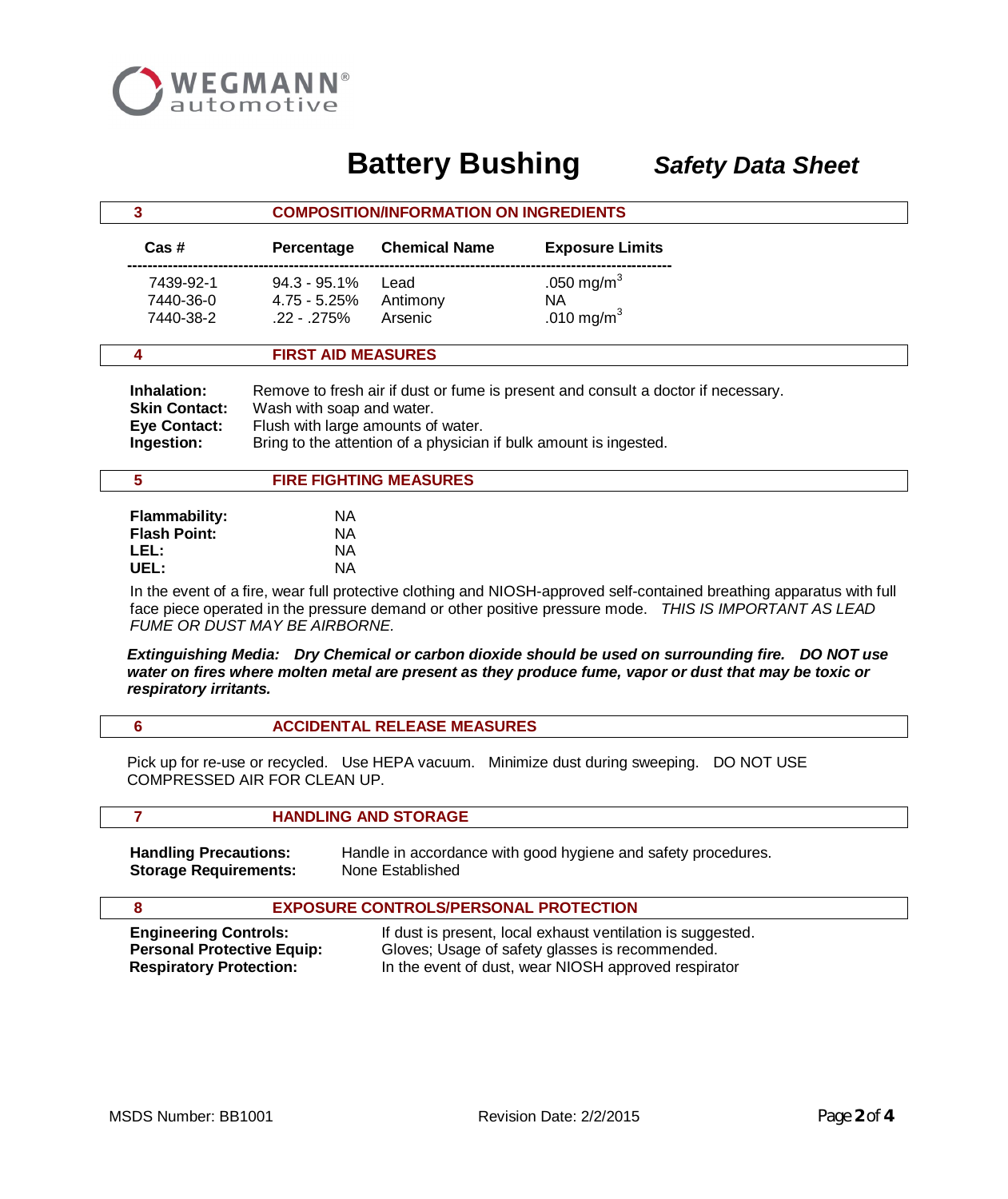

## **9 PHYSICAL AND CHEMICAL PROPERTIES**

| Appearance:              | Gray      |                                      |                 |
|--------------------------|-----------|--------------------------------------|-----------------|
| <b>Physical State:</b>   | Solid     | Odor:                                | <b>Odorless</b> |
| <b>Odor Threshold:</b>   | ΝA        | Solubility:                          | ΝA              |
| Spec Grav./Density: 11.3 |           | <b>Percent Volatile:</b>             | ΝA              |
| <b>Viscosity:</b>        | ΝA        | Freezing/Melting Pt.: Melting: 327 C |                 |
| <b>Boiling Point:</b>    | >1740 C   | <b>Flash Point:</b>                  | ΝA              |
| <b>Flammability:</b>     | <b>NA</b> | <b>Vapor Density:</b>                | ΝA              |
| <b>Vapor Pressure:</b>   | ΝA        | <b>Auto-Ignition Temp: NA</b>        |                 |
| pH:                      | ΝA        |                                      |                 |
| Evap. Rate:              | ΝA        |                                      |                 |
| <b>Decomp Temp:</b>      | ΝA        |                                      |                 |

 **10 STABILITY AND REACTIVITY**

| Product is stable under normal conditions.      |
|-------------------------------------------------|
| Incompatibles                                   |
| Strong acids, phosphorus, chlorine and peroxide |
| Hazardous Decomposition: None                   |
| Hazardous Polymerization: Will not occur        |
|                                                 |

## **11 TOXICOLOGICAL INFORMATION**

 **Routes of Entry:** Ingestion; Inhalation

 **Chronic Toxicit**y: Lead in the form of dust or fumes can enter the body via the lungs and can accumulate in the body as it becomes embedded in the bones and can only be eliminated slowly. Therefore, lead can cause chronic poisoning.

## **Accute Inhalation Effects:** NA

**Carcinogenicity:** May cause cancer

*May cause harm to the unborn child.*

## **12 ECOLOGICAL INFORMATION**

No information available

## **13 DISPOSAL CONSIDERATIONS**

Dispose of in accordance with federal, state and local regulations.

## **14 TRANSPORT INFORMATION**

**DOT Class:** Not regulated # **UN #:** NA